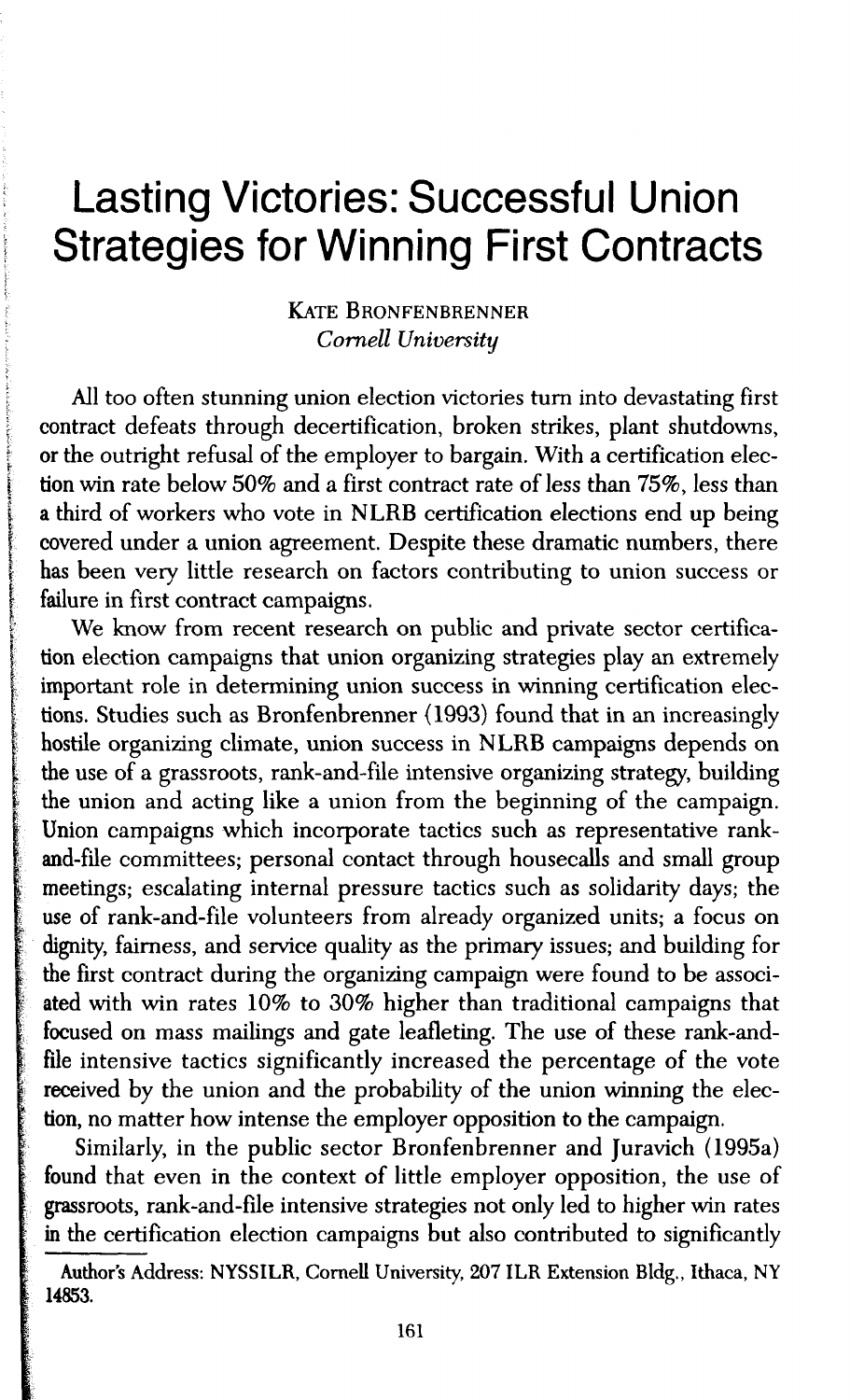higher post-first contract membership rates. Bronfenbrenner and Juravich also found that the same rank-and-file intensive organizing strategies, along with the quality and degree of union representation before the decertification petition was filed, played an extremely important role in determining the outcome of decertification campaigns (1995b).

We know from research by Cooke (1985) and Bronfenbrenner (1994) that employer opposition to unionization does not stop with the certification election campaign. These studies found that through a combination of surface bargaining, captive audience meetings, unilateral changes, discharges for union activity, threats of full or partial plant closings, and concessionary initial proposals, employers were able to reduce union first contract rates by as much as 10 to 50 percentage points.

These studies leave no doubt that employers have at their disposal a myriad of legal and illegal tactics which they can use to effectively block union efforts at winning a first agreement. The critical question to be answered is whether the same kind of grassroots, rank-and-file intensive union-building strategies that have been found to be so effective in certification and decertification elections are equally effective in overcoming employer opposition in first contract campaigns.

# **Theoretical Framework and Hypothesis**

Bargaining outcomes are determined by the relative power of union and management. However, as Bacharach and Lawler (1981:40) contend, "Tactical action is the most critical component of the bargaining process." Contextual factors such as economic and political climate, employer and union characteristics, and bargaining unit demographics, along with the bargaining process and the nature and outcome of the union organizing campaign all influence relative bargaining power, and therefore, all matter in determining first contract outcomes. But the strategic choices unions and employers make during contract campaigns matter most of all.

There are many different ways in which union and employer strategies and tactics can affect first contract outcomes. First, there are strategies which are directed at moderating the effects of contextual factors, such as media campaigns, political action, and changes in union or employer structure and practice. Second, there are strategies that the union and employer direct at each other. These include both direct pressure tactics, such as strikes and boycotts, and more indirect tactics designed to manipulate the opponent's view of each side's bargaining power, such as solidarity days, rallies, and negative publicity campaigns.

The third category includes those strategies directed at worker support for the union campaign. For the union this includes both one-on-one organizing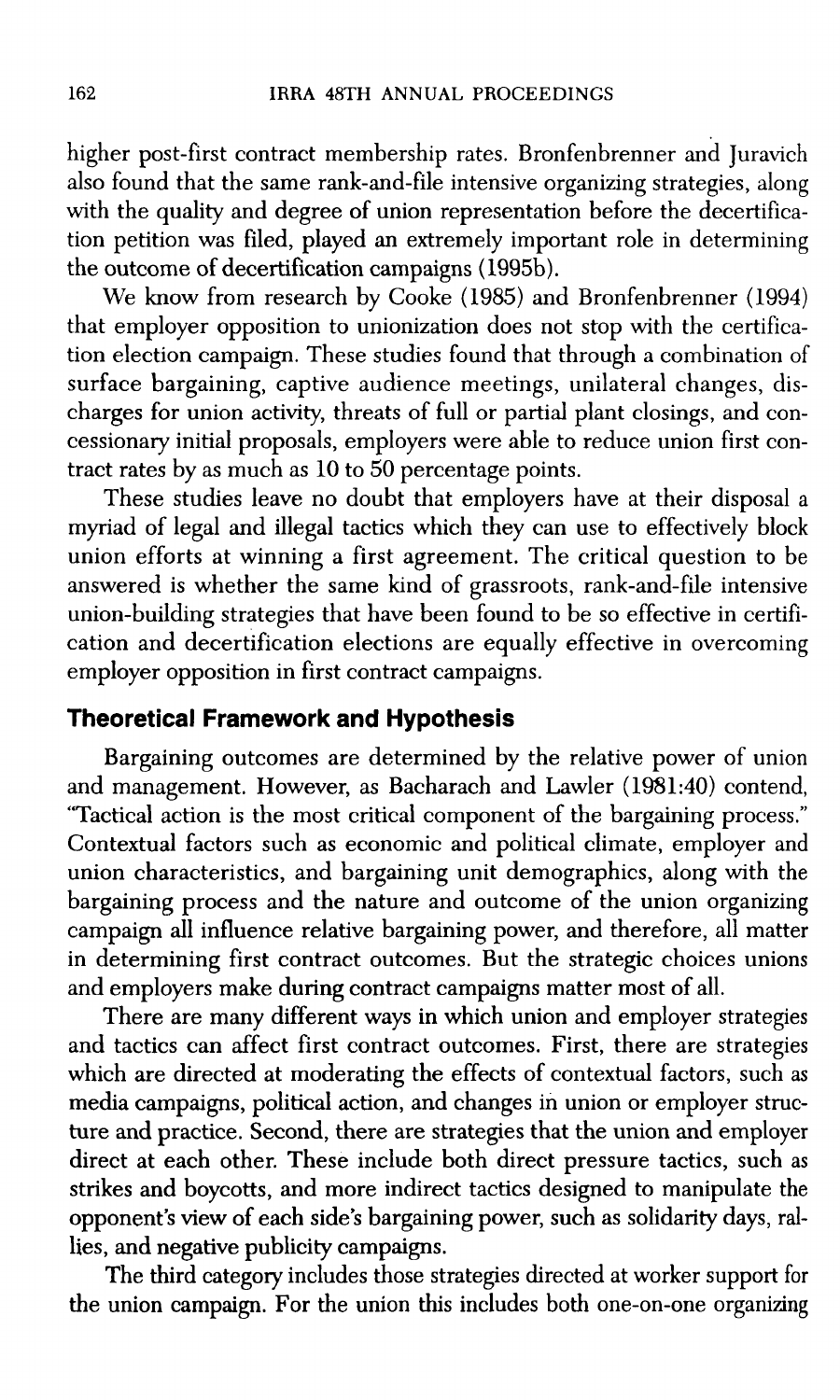and active membership involvement in the bargaining process and the internal and external pressure campaign. Last, there are those union and employer strategies directed at the negotiation process itself, including decisions about ground rules, proposals, the use of experts, sidebars, and the use of fact finding, mediation, or interest arbitration.

The first contract model used in this study is therefore framed as a complex interaction of employer and union tactics, contextual influences, organizing campaign and election outcome variables, union negotiator and management consultant background, worker support for the contract campaign, and the actual negotiation process itself.<sup>1</sup>

The underlying hypothesis of the first contract study is that unions will have more success in the first contract process when they utilize a multifaceted, rank-and-file intensive campaign strategy involving internal and external organizing and pressure tactics. This campaign strategy includes the following: the continuation of the one-on-one organizing tactics utilized during the certification election campaign, active membership participation in issue selection and proposal development, an emphasis on union democracy and representative participation, an active role for the rankand-file bargaining committee at the table and in caucuses, a continued focus in union proposals and during the bargaining campaign on broader justice and nonworkplace issues rather than simply wages and benefits, an emphasis on building community and labor coalitions united in mutual support of both workplace and broader community concerns, the use of escalating internal pressure and external pressure tactics ranging from solidarity days to stockholder actions, and an emphasis on open negotiations with regular reporting to the members in newsletters and membership meetings.

Such a strategy may not be required in those units where the employer is ready and willing to reach a good first agreement with the union within a reasonable time frame. Yet absent such employer acquiescence, unions will need this kind of consistent multifaceted union strategy to be able to sustain membership support; counteract the negative impact of a hostile economic, legal, and political climate; and convince the employer that it is in his or her interest to settle the first contract as soon as possible.

As described in Table 1, in the empirical model testing this hypothesis, the rank-and-file intensive strategy is operationalized as an additive variable ranging from 0, for campaigns where no rank-and-file intensive tactics were used, to approximately 16, where all of the tactics were used. It is hypothesized that the more of these tactics the union uses in the campaign and therefore the greater the additive value of the variable, then the greater the likelihood that the union will achieve a first contract.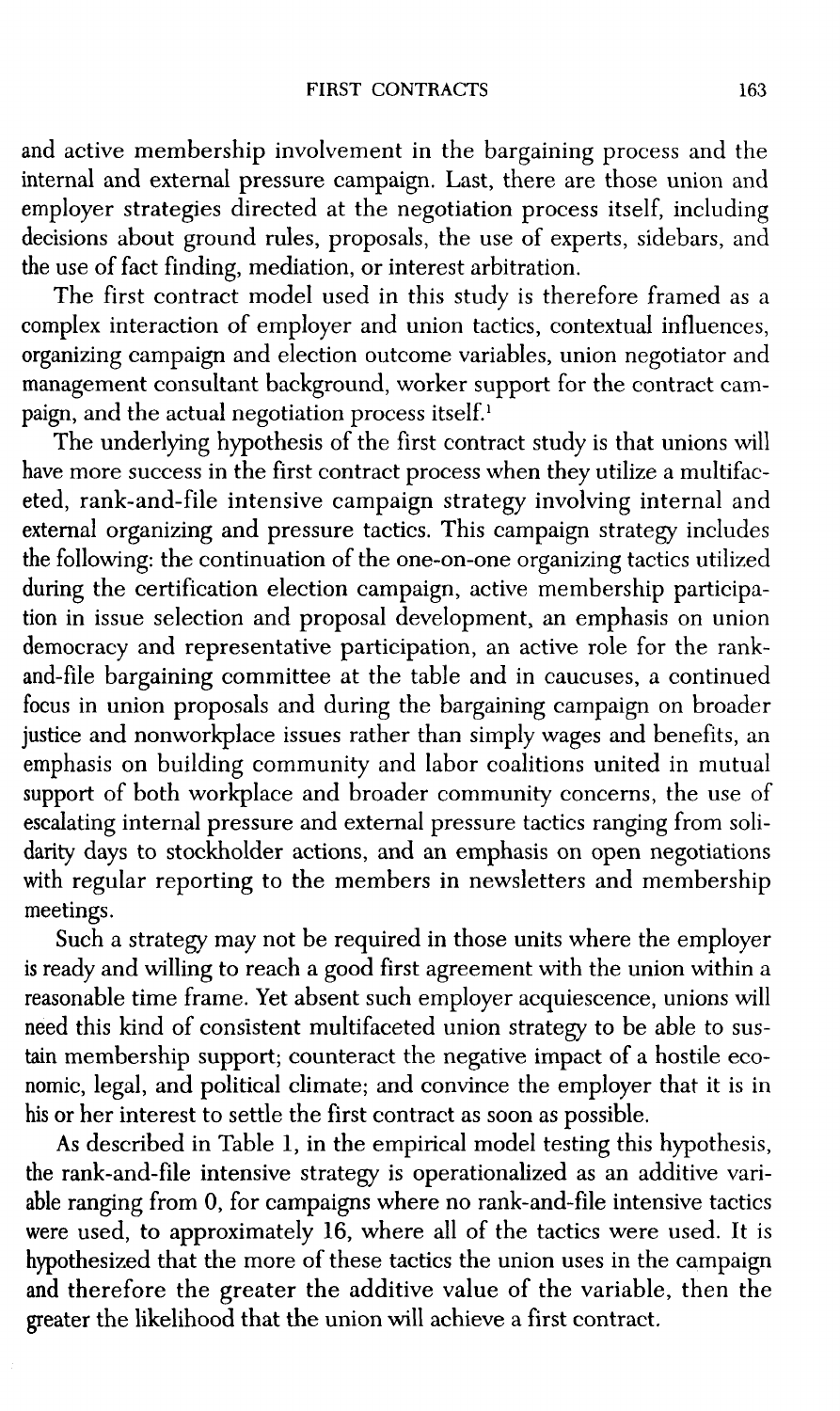# TABLE 1

# Determinants of First Contract Outcome

# *Logit Estimation of First Contract Model with Dependent Variable: Contract/No Contract*

| Independent Variables                       | Sign        | Sample Mean<br>or Proportion | % Contract<br>Rate* | Coefficient   | Standard<br>Error | Partial<br>Derivative |
|---------------------------------------------|-------------|------------------------------|---------------------|---------------|-------------------|-----------------------|
| <b>Contextual Factors</b>                   |             |                              |                     |               |                   |                       |
| Bargaining Climate                          |             |                              |                     |               |                   |                       |
| % Unemployment                              |             | 7.20                         | NA                  | $-0.103$      | 0.376             | $-0.005$              |
| % Union density                             | ÷           | 20.63                        | NA                  | 0.378         | 0.174             | 0.019                 |
| Company in right                            |             |                              |                     |               |                   |                       |
| to work state                               |             | 0.25                         | .80(.80)            | 5.839°        | 3.756             | 0.291                 |
| Company Characteristics                     |             |                              |                     |               |                   |                       |
| Unit in manufacturing sector                |             | 0.63                         | .78(.84)            | 2.010         | 1.408             | 0.100                 |
| Company profitable                          | ÷           | 0.78                         | .79(.79)            | 2.613         | 2.048             | 0.130                 |
| Other units under contract                  | $\ddotmark$ | 0.51                         | .84(.76)            | 4.298         | 1.928             | 0.214                 |
| Unit Demographics                           |             |                              |                     |               |                   |                       |
| Average wage \$5.00 or less/hour            | $\ddot{}$   | 0.53                         | .79(.81)            | 2.079         | 1.762             | 0.104                 |
| 60%+ Women and/or Blacks                    |             |                              |                     |               |                   |                       |
| in unit                                     |             | 0.53                         | .87(.72)            | 3.376**       | 1.819             | 0.168                 |
| Organizing Campaign                         |             |                              |                     |               |                   |                       |
| nlog(size*percent yes)                      |             | 4.08                         | NA                  | 1.552         | 1.486             | 0.077                 |
| Unit targeted                               | ÷           | 0.30                         | .90(.75)            | $3.577$ *     | 2.212             | 0.178                 |
| Negotiator Background                       |             |                              |                     |               |                   |                       |
| Negotiator from international               | ÷           | 0.41                         | .83(.79)            | 2.298         | 1.839             | 0.114                 |
| Negotiator female or minority               | +           | 0.11                         | .91(.79)            | 2.357         | 3.383             | 0.117                 |
| Negotiator has college degree               | $\ddot{}$   | 0.31                         | .84(.78)            | 2.782         | 2.317             | 0.139                 |
| 1-25 yrs rank&file experience               | ÷           | 0.72                         | .88(.61)            | 5.647         | 2.300             | 0.281                 |
| <b>Management Tactics</b>                   |             |                              |                     |               |                   |                       |
| Captive audience meetings                   |             | 0.21                         | .67(.84)            | $-1.616$      | 2.202             | $-0.080$              |
| Employer used media &/or ads                |             | 0.06                         | .50(.82)            | $-6.767$ **   | 3.402             | -0.337                |
| Unilateral changes                          |             | 0.37                         | .70(.86)            | $-2.669$      | 1.904             | $-0.133$              |
| Used outside consultant/lawyer              |             | 0.61                         | .75(.87)            | $-2.610$      | 1.514             | -0.130                |
| Initial proposals concessionary             |             | 0.18                         | .67(.83)            | $-4.158$ **   | 2.414             | $-0.207$              |
| Discharges after election                   |             | 0.30                         | .73(.83)            | 1.698         | 1.621             | 0.085                 |
| Surtace bargaining                          |             | 0.37                         | .59(.92)            | -4.780°°      | 2.097             | $-0.238$              |
| Bargaining Process                          |             |                              |                     |               |                   |                       |
| 2 months+ between elec. & barg.             |             | 0.36                         | .83(.79)            | -0.981        | 1.344             | -0.049                |
| Mediator used                               |             | 0.50                         | .76(.84)            | 2.402°        | 1.874             | 0.120                 |
| <b>Union Tactics</b>                        |             |                              |                     |               |                   |                       |
| Rank & file intensive campaign              |             | 5.30                         | NA                  | $0.692$ **    | 0.391             | 0.034                 |
| (additive variable including the following) |             |                              |                     |               |                   |                       |
| $\%$ Housecalled during negotiations (+%)   |             | 0.03                         | NA                  |               |                   |                       |
| Focus on community issues $(+1)$            |             | 0.13                         | .85(.79)            |               |                   |                       |
| Inside strategies used $(+1)$               |             | 0.11                         | .72(.81)            |               |                   |                       |
| Sidebars reported to committee (+1)         |             | 0.38                         | .92(.73)            |               |                   |                       |
| Report on neg. to membership mtgs $(+1)$    |             | 0.85                         | .81(.73)            |               |                   |                       |
| Committee active at table (+1)              |             | 0.45                         | .80(.80)            |               |                   |                       |
| Committee active in caucuses $(+1)$         |             | 0.77                         | .84(.65)            |               |                   |                       |
| Newsletter distributed (+1)                 |             | 0.38                         | .84(.70)            |               |                   |                       |
| Solidarity days used $(+1)$                 |             | 0.30                         | .77(.81)            |               |                   |                       |
| Editorial visits used $(+1)$                |             | 0.06                         | .83(.80)            |               |                   |                       |
| Members vote/revise proposals $(+1)$        |             | 0.75                         | .79(.84)            |               |                   |                       |
| Contract survey done $1$ -on- $1 (+1)$      |             | 0.55                         | .78(.82)            |               |                   |                       |
| % Unit on negotiating committee (+%)        |             | 0.06<br>0.26                 | NA                  |               |                   |                       |
| Leafleting used $(+1)$                      |             | 0.15                         | .81(.80)            |               |                   |                       |
| Corporate pressure tactics used (+1)        |             |                              | .93(.77)            |               |                   |                       |
| Intercept                                   |             | 0.15                         | .93(.77)            | $-23.457$ *** | 9.817             | $-1.168$              |
| Total # of observations                     |             |                              |                     | 100.000       |                   |                       |
| McFadden's Rho-squared                      |             |                              |                     | 0.675         |                   |                       |

2(Log-likelihood) 67.530 *Significance levels: '=.10,* "=.05, *"'=.01 (one-tailed tests)* 

*'Percent win rate is listed for all dummy variables when the variable=l (the win rate for when the variable=0 is in parentheses)*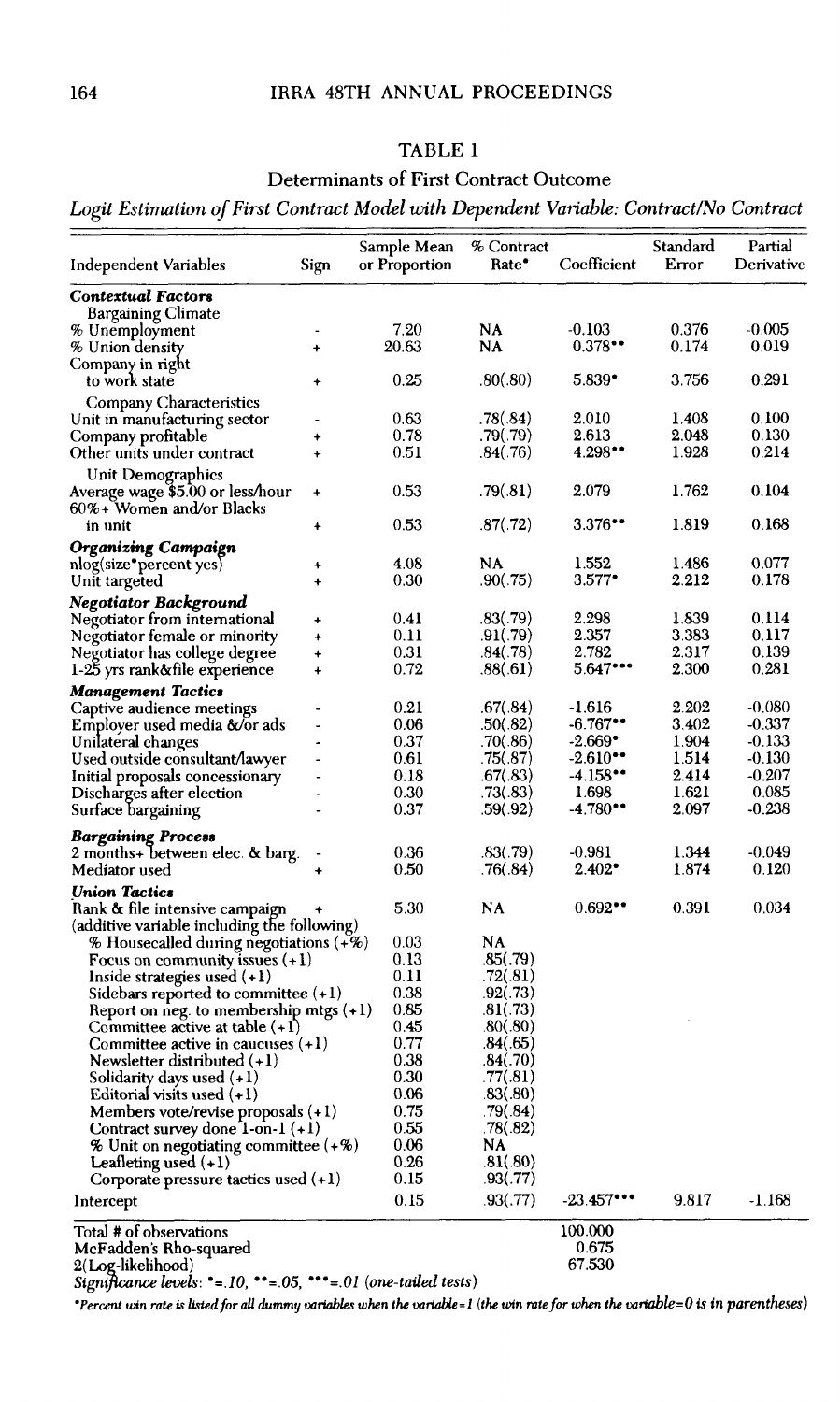#### **Data and Methods**

Building on a random sample of 261 NLRB certification elections in units with 50 or more eligible voters that took place between July 1986 and June 1987, the first contract study surveyed the union representative in charge of first contract negotiations for all units in the sample where the union won the election. These lead negotiators were asked to complete an in-depth survey about the first contract process, including questions regarding lead negotiator background, bargaining climate, the negotiations process, employer and union tactics during the contract campaign, and the actual bargaining outcome. This information was supplemented by data on employer and union characteristics, bargaining unit demographics, and election background collected as part of the certification elections study. Completed first contract surveys were received for 100 out of the 119 units in the sample where the union won the election, a response rate of 84%.

In the model being tested, first contract outcome is estimated to be a function of contextual control variables, such as bargaining climate, company characteristics, and bargaining unit demographics, election background and election outcome, employer tactics, negotiation process, nego- $\frac{1}{x}$  tiator background, and union tactics. The first contract equation is estimated by a log-likelihood function where the dichotomous dependent variable of contract=1 and no contract=0 is a function of  $1/(1+exp(x_i\beta))$ , where  $x_i$  is the vector of independent variables and  $\beta$  is a vector of logit coefficients. Because logit analysis only functions successfully with a sample size of 100 if the model is limited to a relatively small number of independent variables, the empirical model used only those variables that best capture the most important elements of the first contract process. The independent variables along with their hypothesized signs are specified in Table 1.

# **Results**

Unions were able to obtain a first agreement in 80 out of the 100 units in the first contract sample. This 80% first contract rate is slightly higher than the rate found by other researchers. In part this is explained by the fact that this sample included only units with more than 50 eligible voters, which have been found by other studies to have higher first contract rates than smaller units (Pavy 1994). However, even with an 80% first contract rate, the low election win rate, especially in larger units, means that only 27% of the workers who voted for the union in the original certification election ended up being covered by a union agreement.

As we can see from Table 1, the use of a rank-and-file intensive campaign strategy was found to have a statistically significant positive effect on first contract outcome when we controlled for the influence of contextual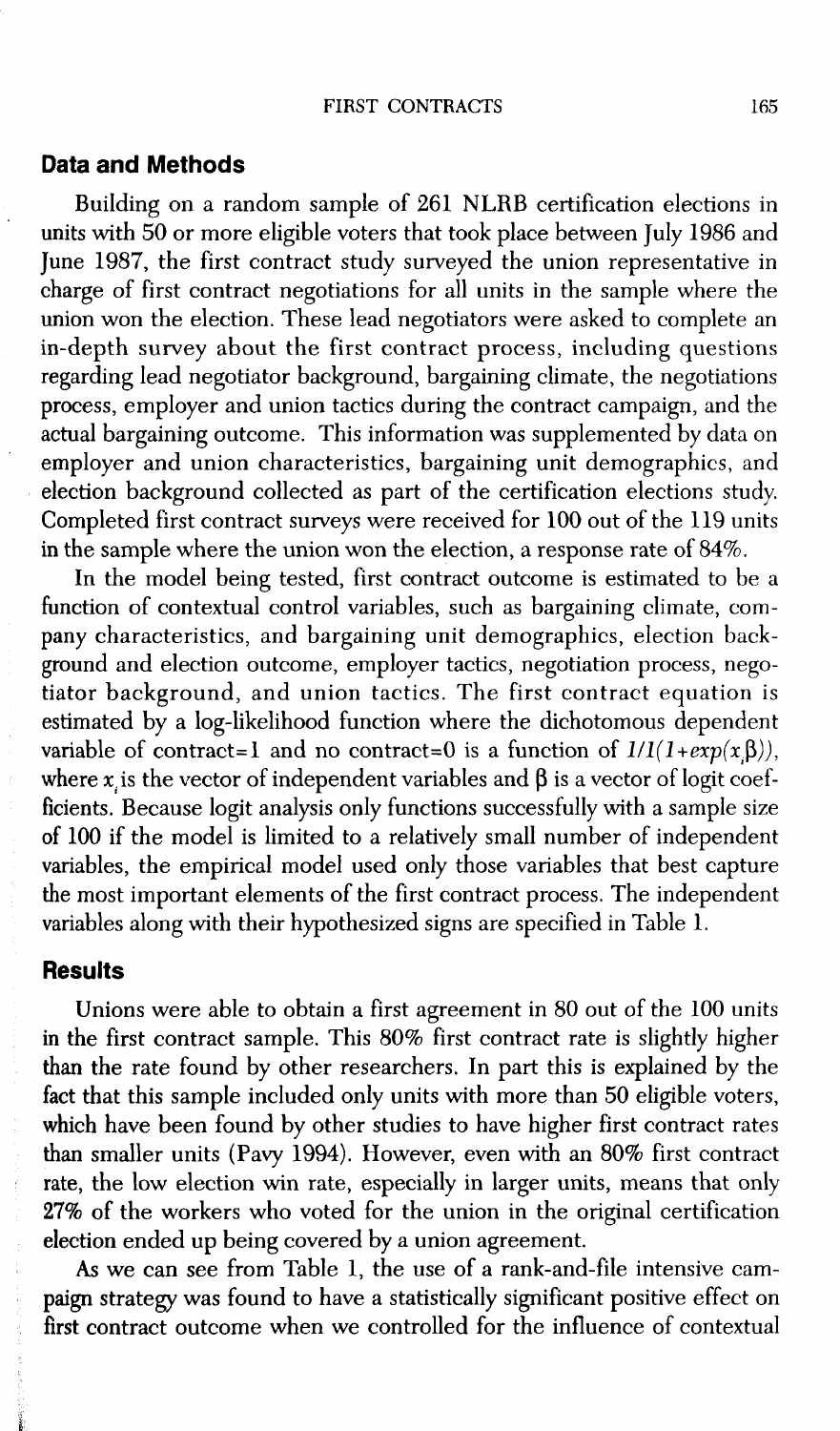variables and employer behavior. The partial derivative for the union tactic variable suggests that for every one-unit increase in the "rank-and-file intensive campaign variable," the probability of the union winning a first contract increases by 3%.

When we look at the individual union tactics which constitute the rankand-file intensive campaign variable, what is most striking is the great variance in tactics used and the extremely small number of unions in the sample that used aggressive and creative rank-and-file intensive strategies during the first contract campaign. Less than 20% of those surveyed focused on community issues, used either inside strategies or corporate pressure tactics, or continued organizing one-on-one after the election. Less than half reported on sidebars to the committee, had the committee play an active role in caucuses, and used solidarity days or leafleting.

The negative or weak positive results for these union tactic variables when examined individually seem to show that utilizing some of these tactics but not others can backfire on the union or, at best, render the tactics ineffective. When unions use a majority of the rank-and-file intensive tactics, the first contract rate averages 88%. In contrast, when unions utilize only one or two of these tactics, the first contract rate averages as low as 50%. Thus if the union has an active representative committee that never reports back to the unit, bargaining unit members may be much less likely to trust and fight for the union. It is the cumulative effect of these tactics that keeps the membership mobilized and committed, builds public support, and puts the employer on notice that the workers are committed to winning a good agreement and staying unionized.

# **Conclusion**

The results from this study confirm that unions can diffuse the negative impact of an adverse bargaining climate and/or an aggressive employer campaign when they use a multifaceted, rank-and-file intensive campaign that focuses on mobilizing the membership to pressure the employer both inside and outside the workplace. The results also show that what happens at the bargaining table is just one piece of the first contract process. What the union does to pressure the employer in the workplace and in the broader community matters just as much, if not more, in determining the final outcome of the first contract campaign.

Despite this evidence, only a small number of unions are running rankand-file intensive first contract campaigns, even when faced with intense employer opposition. What these results make clear is that, when faced with aggressive employer opposition at the bargaining table, unions have nothing to lose and a great deal to gain by running more aggressive and